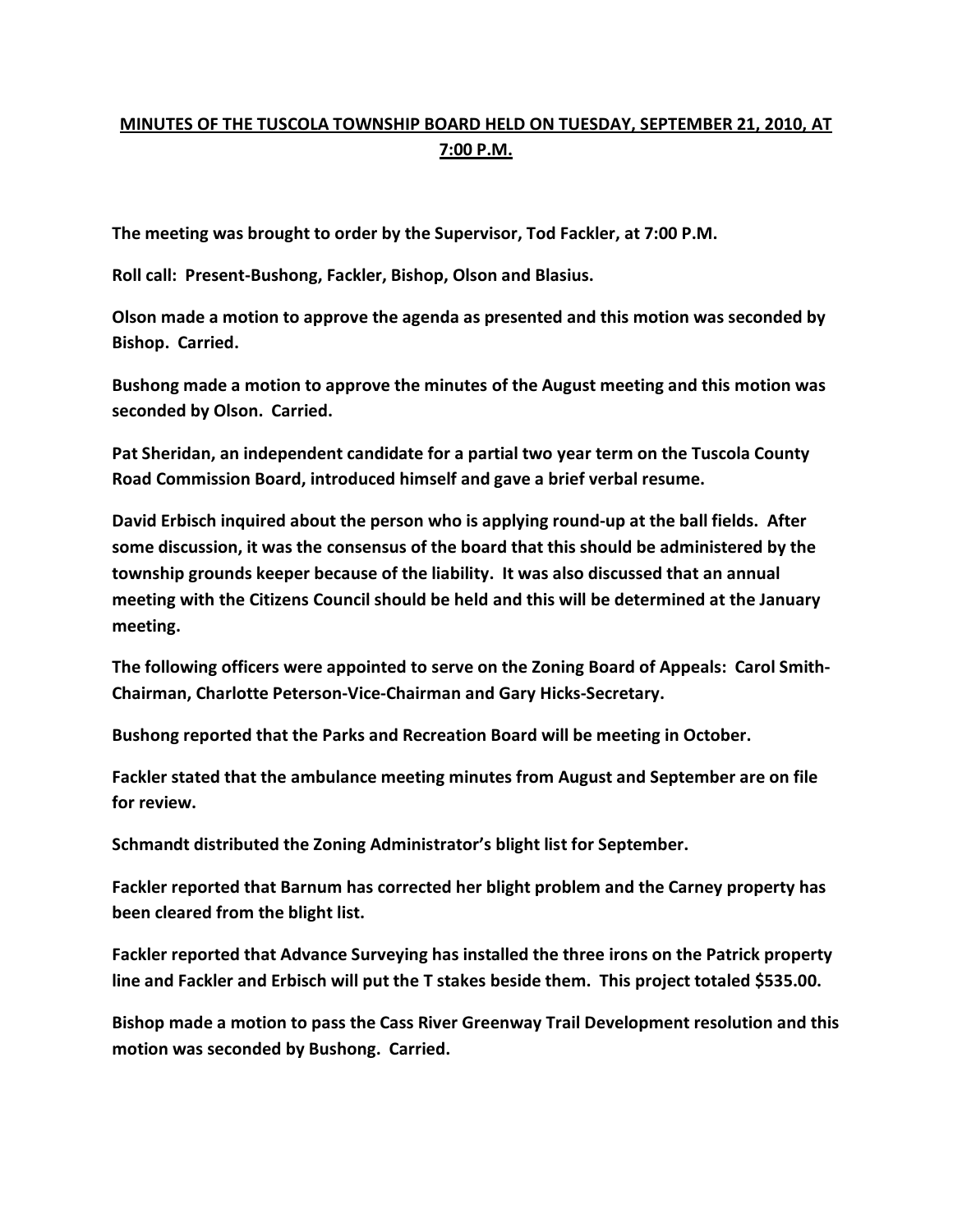**David Boersma from Spicer Engineering was present to discuss the township hall roof. KSC Construction from Birch Run was the low bid at \$27,146. This included an upgrade in material to 24 gauge and 40 ft. lengths. Bushong made a motion to contract with KSC Construction and to extend the completion date to October 30th with the check-out date on November 15, 2010. This motion was seconded by Bishop. Carried.** 

**Discussion ensued with the policy for setting township appointments. The statement that the applications would only be retained for one year will be added as well as the Tuscola Township Board reserves the right to accept or reject any applications. The title will be Application for Tuscola Township 2011 Appointments. Also added will be the phrase, Tuscola Township is an equal opportunity employer.** 

**Blasius will provide the board with the policy and procedures addressing anti-sexual harassment and a non-discrimination statement at the October meeting. This will include that the person who has the complaint will need to contact the township board and the board will appoint a committee to investigate and bring recommendations to the township board.** 

**Fackler reported that the Vassar Fire Department reported one car fire in 2008, 2009 and 2010. Fire runs involving cars were 6 in 2008, 3 in 2009 and 2 in 2010. The Board will send requests to each of the township's fire departments asking for quarterly reports for fire runs in the township.** 

**Fackler distributed the Tuscola County Road Commission's new Paser road rating report. Fackler will be driving the township roads with the county engineer, Michele Zawerucha on Thursday morning to view the township roads.** 

**The October meeting will be held on October 18th instead the October 19th because of the scheduling conflict.** 

**Bills were presented in the amount of \$11,915.45. Olson made a motion to accept these bills for payment and this motion was seconded by Blasius. Roll call: yes-Bushong, Olson, Fackler, Blasius and Bishop.** 

**Fackler will contact Trisch to install two new septic tanks at the hall.** 

**Hicks will be present at the next meeting to discuss the implementation of new garbage containers in a designated area.** 

**This meeting adjourned at 9:40 p.m.**